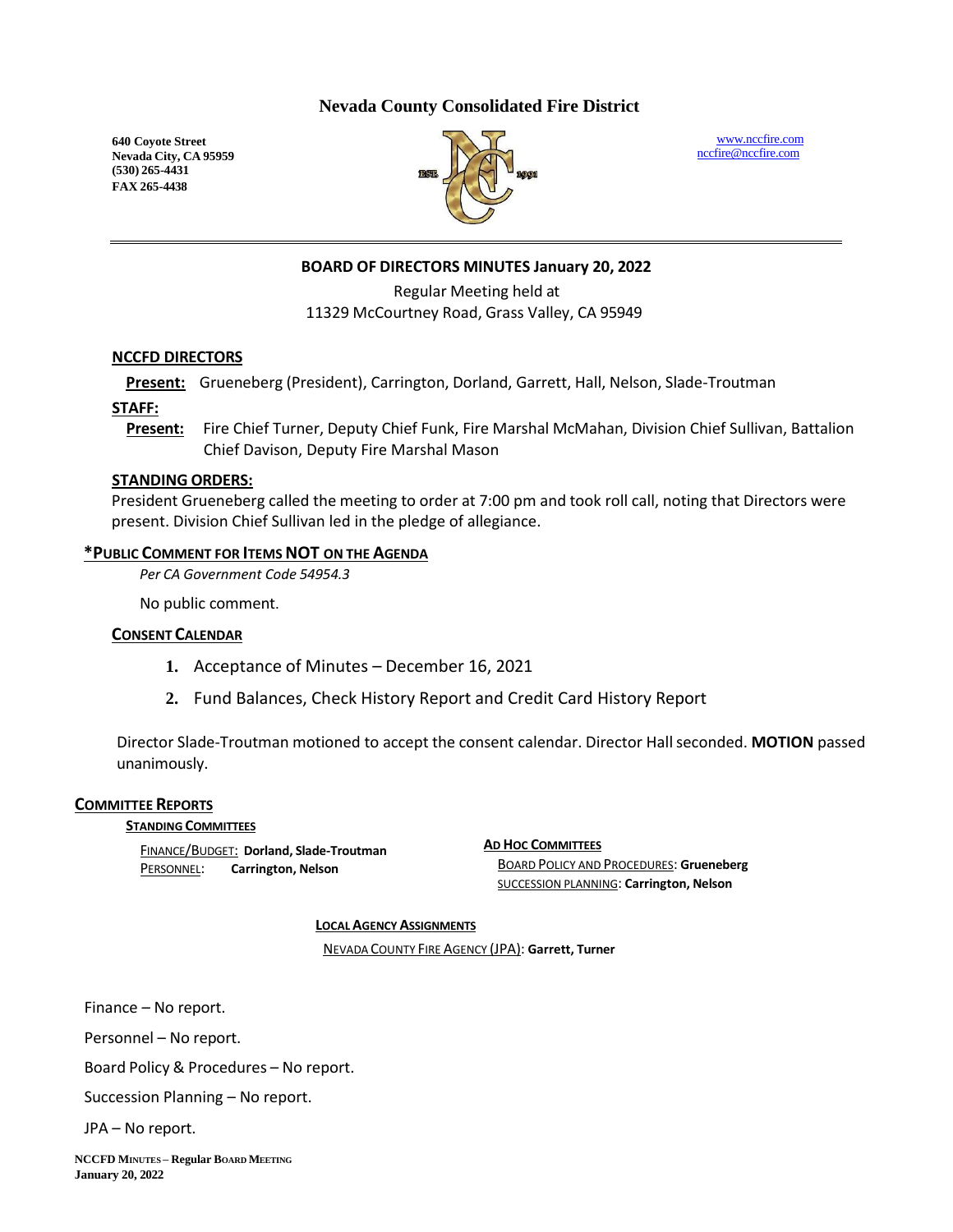#### **NEW BUSINESS**

#### 4. **Discussion and action, Audit Exit Interview for fiscal year ending 20/21 with Fechter & Company.**

Finance Manager Van Groningen reported that the audit was completed for Fiscal Year ending June 2021. He reported that the audit went very well and reported no significant issues, then introduced Craig Fechter from Fechter & Company. Mr. Fechter reviewed the management and analysis and reported the district has good numbers and one of the measurements is how much the books had to be adjusted, which was minimal and allsmaller adjustments. He also reported that there were no concerns, exposures or red flags. The opinion of the financial position is the district is in good shape as shown on the cash balances on the fund reports.

Finance Manager Van Groningen also introduced Michelle Thelin, the Finance Manager for Penn Valley Fire, that will be assisting the District with high level financial functions.

Director Garrett motioned to approve the Audit Exit Interview for the fiscal year 20/21. Director Nelson seconded. **MOTION** passed unanimously following a roll call vote.

# 5. **Discussion and possible action, Resolution 22-01, Transfer Funds from 733 to 722 in the amount of \$373.79**

Chief Turner reported that we had a couple refunds for changed or cancelled projects. The funds were reimbursed from the operating fund 722 and should have been reimbursed from mitigation fund 733. This resolution is to correct this and repay the funds from 733 to 722. Director Dorland motioned approve Resolution R22-01, Transfer \$373.79 from Fund 733 to Fund 722. Director Slade-Troutman seconded. **MOTION** passed unanimously following a roll call vote.

# 6. **Discussion and possible action, Resolution 22-02, Transfer Funds from 734 to 722 in the amount of \$544,000.00**

Chief Turner stated that we received our first allocation of funds from the special tax, 55%, from the County for our Special Tax. This is one of three transfer resolutions we do a year as the County allocations are 55% in December 45% in April and 5% in June. Director Garrett motioned to adopt Resolution R22-02, Transfer Funds from 734 to 722 in the amount of \$544,000.00. Director Hall seconded. **MOTION** passed unanimously following a roll call vote.

#### 7. **Discussion and possible action, Resolution 22-03, Authorized Signatures for the County of Nevada.**

Chief Turner reported that this is a required resolution for the County to allow Staff to sign warrant requests without the need for a Board member to sign for our approved budgeted items. This resolution updates the past one to reflect the changes with Chief Funk's retirement. Director Carrington motioned to adopt Resolution R22-03, Authorized Signatures for the County of Nevada. Director Dorland seconded. **MOTION** passed unanimously following a roll call vote.

#### 8. **Discussion and possible action, Nevada County Signature Sheet.**

Chief Turner stated that this is the list of signatures that are approved to sign the warrant requests for payments. After a brief discussion, Director Hall motioned to approve the Nevada County Signature Sheet. Director Garrett seconded. **MOTION** passed unanimously following a roll call vote, noting that Director Carrington, Director Slade-Troutman and Director Nelson were absent.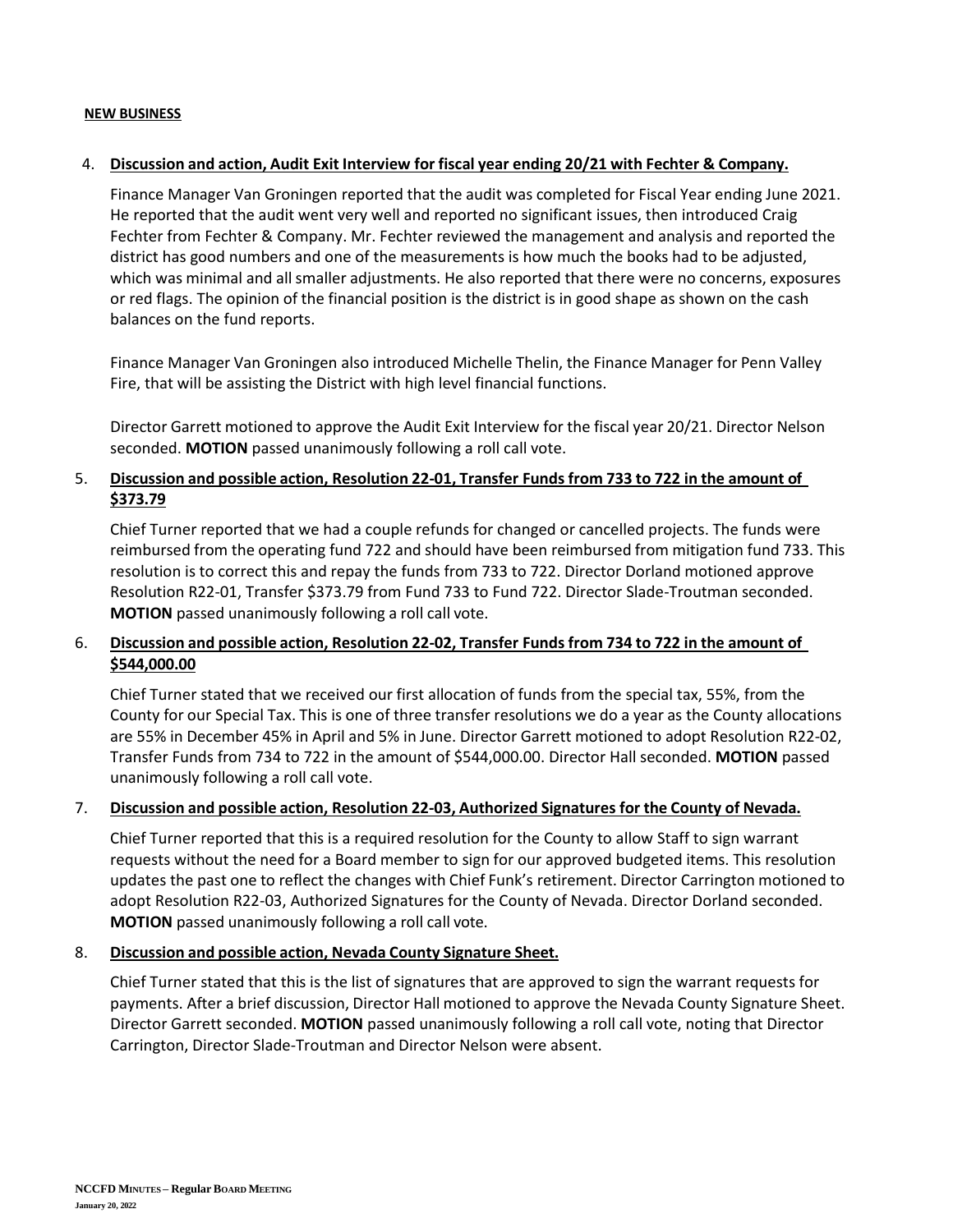# 9. **Discussion and possible action, Resolution 22-04, Authorized Signatures for the District controlled bank accounts with Wells Fargo.**

With the retirement of Finance Manager Van Groningen and the Administration reorganization, Chief Turner reported that the authorized signatures for our Wells Fargo accounts need to be updated. A correction needs to be made to the resolution, with a change from Battalion Chief to Division Chief and grants not grand. After some discussion, Director Carrington motioned to adopt Resolution R22-04, with corrections, Authorized Signatures for the District controlled bank accounts with Wells Fargo. Director Slade-Troutman seconded. **MOTION** passed unanimously following a roll call vote.

# 10. **Discussion and possible action concerning the annual review of Board Committee Assignments, Standing Ad Hoc and Local Agency.**

President Grueneberg reported that it is time to review the committees and see if any Directors want to change.

The Finance Committee will be Director Slade-Troutman and Director Hall.

The Personnel Committee will be Director Carrington, Director Garrett and Director Nelson.

President Grueneberg will remain on the Board Policies Committee.

Consolidation Committee will consist of Director Carrington, Director Dorland and Director Grueneberg.

# **CHIEF'S MONTHLY REPORT**

Division Pat Sullivan is now overseeing operations. December was quite the month with 443 calls for service with the storm we ran power lines down, trees into structures and vehicle accidents. The Battalion Chief utility was damaged from a tree that fell. Staff completed 593 hours of training.

Division Chief Sullivan reported that we are going to slightly change the Chiefs' report and have the Battalion Chiefs' involved. Newly promoted Battalion Chief Davison was introduced and then gave a quick overview of his history.

Fleet and Facilities Supervisor gave the status of the fleet and facilities. The Battalion Chief damage is approximately \$16k, the deck at Station 84 is currently being reassembled and the roof at Station86 is currently off and hopeful to be done on Saturday.

Fire Marshal McMahan reported that all Fire Marshals are working with the Board of Supervisors with the Title 14 Road Standards being proposed. They are proposing wider roadways, heavier loads and change is slopes. The Alta Sierra celebrated their 50-year anniversary and the Fire District received kudos and appreciation. Fire Marshal McMahan reported that they have received approximately \$5 million dollars worth of grants and are experiencing growing pains as they are up to 30 employees.

# **\*BOARD DISCUSSION**

Staff is looking to hold a badge pinning ceremony at the beginning of March, possibly the 3<sup>rd</sup> or the 8<sup>th</sup>.

AB1234 if you want to attend the training put on by the County, please let Nicole know and she will get you signed up.

President Grueneberg reported Chief Funk has served 37 years in the Fire District. He has been an extreme asset to this agency and will be recognized.

The Personnel Committee will be reviewing applications for Board Secretary and setting up interviews.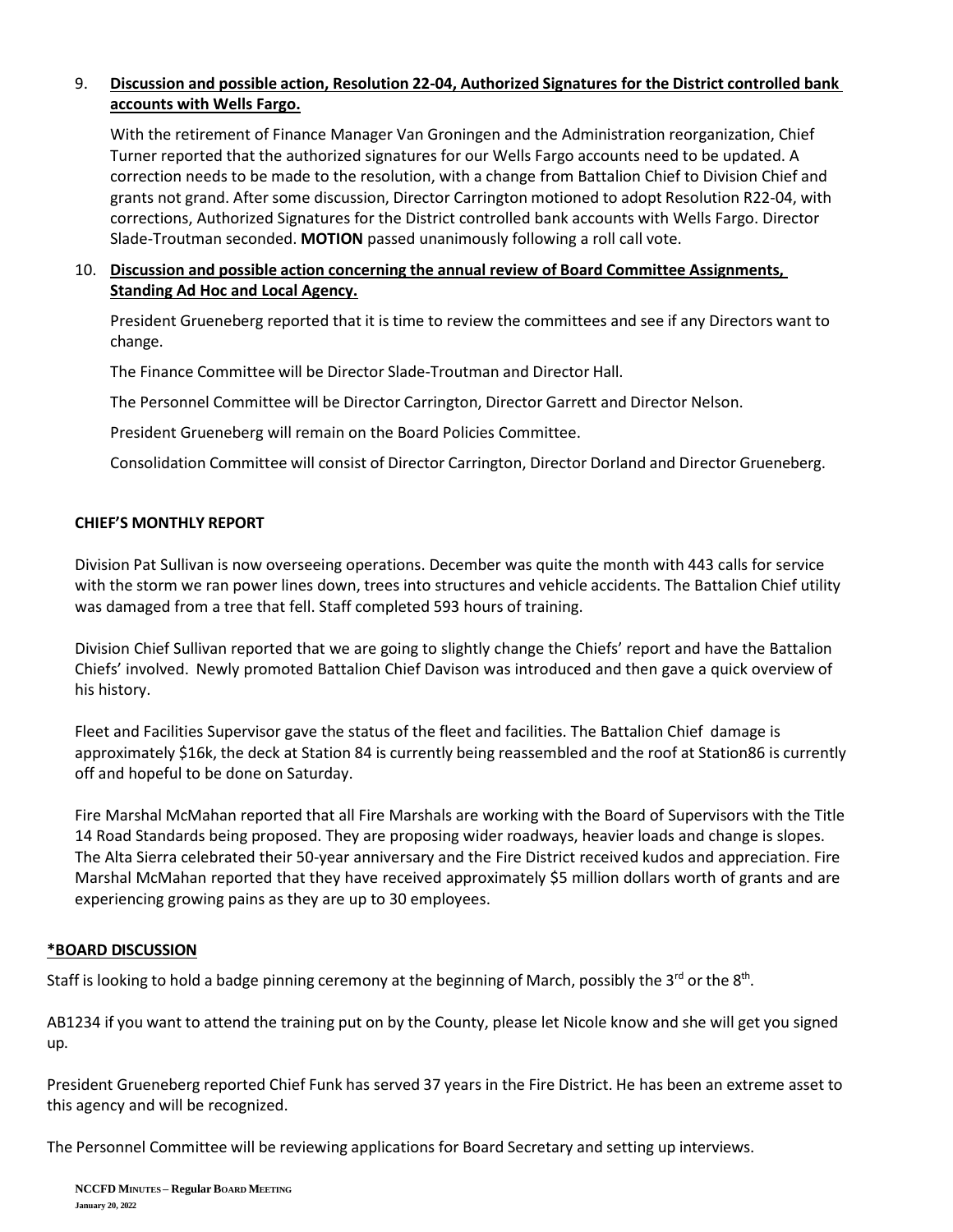# **ADJOURNMENT**

President Grueneberg adjourned the meeting at 7:57

p.m.

Nicole Long

Nicole Long **Keith Grueneberg Keith Grueneberg** 

Attest: Attest: According to the Approved by:

Keith M. Grueneberg (Apr 25, 2022 10:36 [Keith M. Grueneberg](https://na1.documents.adobe.com/verifier?tx=CBJCHBCAABAA2e-bh8g1Bj-3rN4pehmeVAUHF75hqPhS)

Board Secretary **President of the Board**